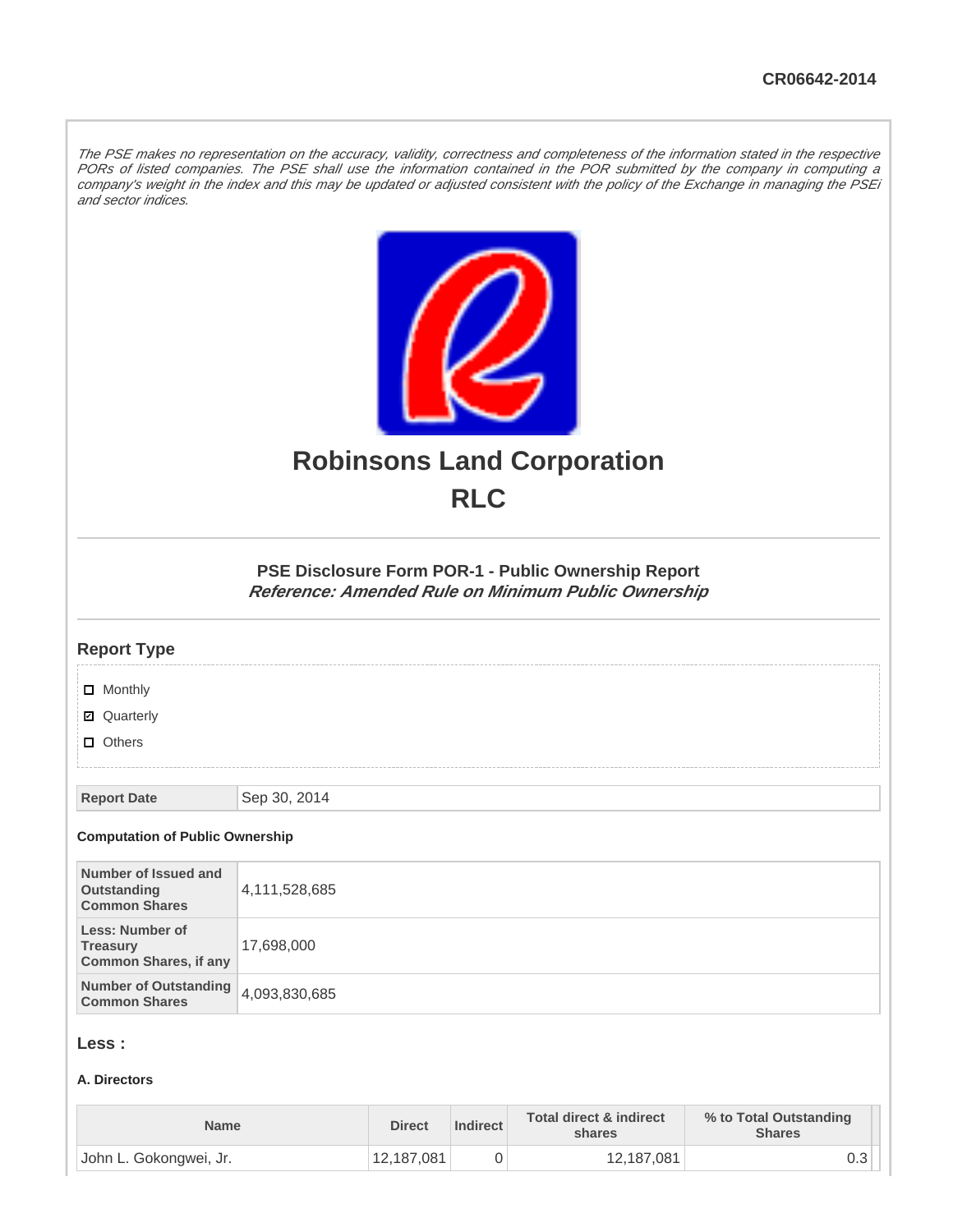| John L. Gokongwei                             | 450,000    | 0        | 450,000    | 0.01 |
|-----------------------------------------------|------------|----------|------------|------|
| Elizabeth Y. Gokongwei &/or John<br>Gokongwei | 1,482,000  | $\Omega$ | 1,482,000  | 0.04 |
| James L. Go                                   | 1,685,994  | $\Omega$ | 1,685,994  | 0.04 |
| Lance Y. Gokongwei                            | 804,001    | $\Omega$ | 804,001    | 0.02 |
| Frederick D. Go                               | 500,001    | $\Omega$ | 500,001    | 0.01 |
| Robina Y. Gokongwei-Pe                        | 540,000    | $\Omega$ | 540,000    | 0.01 |
| Patrick Henry C. Go                           | 10,000     | $\Omega$ | 10,000     | 0    |
| Johnson Robert G. Go, Jr.                     |            | $\Omega$ |            | 0    |
| Artemio V. Panganiban                         | 50,001     | $\Omega$ | 50,001     | 0    |
| Roberto F. de Ocampo                          |            | $\Omega$ |            | O    |
| Emmanuel C. Rojas, Jr.                        | 901        | $\Omega$ | 901        | U    |
|                                               | 17,709,981 | $\Omega$ | 17,709,981 | 0.43 |

#### **B. Officers**

| <b>Name</b>                         | <b>Direct</b>  | <b>Indirect</b> | <b>Total direct &amp; indirect shares</b> | % to Total Outstanding Shares |
|-------------------------------------|----------------|-----------------|-------------------------------------------|-------------------------------|
| Faraday D. Go                       | 0              | 0               | 0                                         | 0                             |
| Arlene G. Magtibay                  | 0              | 0               | 0                                         | 0                             |
| Corazon L. Ang-Ley                  | 0              | $\overline{0}$  | 0                                         | 0                             |
| Elizabeth Kristine D. Gregorio      | 0              | 0               | 0                                         | 0                             |
| Ma Socorro Isabelle V. Aragon-Gobio | 0              | 0               | $\overline{0}$                            | 0                             |
| Constante T. Santos                 | $\overline{0}$ | $\overline{0}$  | 0                                         | 0                             |
| Bach Johann M. Sebastian            | $\Omega$       | 0               | $\Omega$                                  | Ω                             |
| Rodolfo T. Malit                    | 54,600         | 0               | 54,600                                    | 0                             |
| Emmanuel G. Arce                    | 0              | 0               | 0                                         | 0                             |
| Manuel D. Deus, Jr.                 | $\overline{0}$ | $\overline{0}$  | $\Omega$                                  | 0                             |
| Constantino C. Felipe               | 0              | 0               | 0                                         | 0                             |
| Winifred G. Maranan                 | 0              | 0               | 0                                         | 0                             |
| Lourdes T. Alano                    | 0              | $\overline{0}$  | $\overline{0}$                            | 0                             |
| Anicio G. Villanueva                | $\overline{0}$ | 0               | 0                                         | 0                             |
| Mary Maylanie Precilla              | 0              | 0               | $\overline{0}$                            | 0                             |
| Cecilia M. Pascual                  | 0              | 0               | 0                                         | 0                             |
| Honorio Almeida, Jr.                | 0              | $\overline{0}$  | 0                                         | 0                             |
| Kerwin Max S. Tan                   | 0              | 0               | 0                                         | 0                             |
| Catalina M. SAnchez                 | 0              | 0               | 0                                         | 0                             |
| Anna Kathrina B. Cipriano           | $\overline{0}$ | 0               | 0                                         | 0                             |
| Teresita H. Vasay                   | $\Omega$       | 0               | 0                                         | 0                             |
| Rosalinda F. Rivera                 | $\Omega$       | 0               | 0                                         | 0                             |
|                                     | 54,600         | 0               | 54,600                                    | 0                             |

#### **C. Principal/Substantial Stockholders**

| <b>Name</b>                     | <b>Direct</b> | <b>Indirect</b> | Total direct & indirect shares | % to Total Outstanding Shares |
|---------------------------------|---------------|-----------------|--------------------------------|-------------------------------|
| <b>JG Summit Holdings, Inc.</b> | 2,496,114,787 |                 | 2,496,114,787                  | 60.97                         |
|                                 | 2.496.114.787 |                 | 2,496,114,787                  | 60.97                         |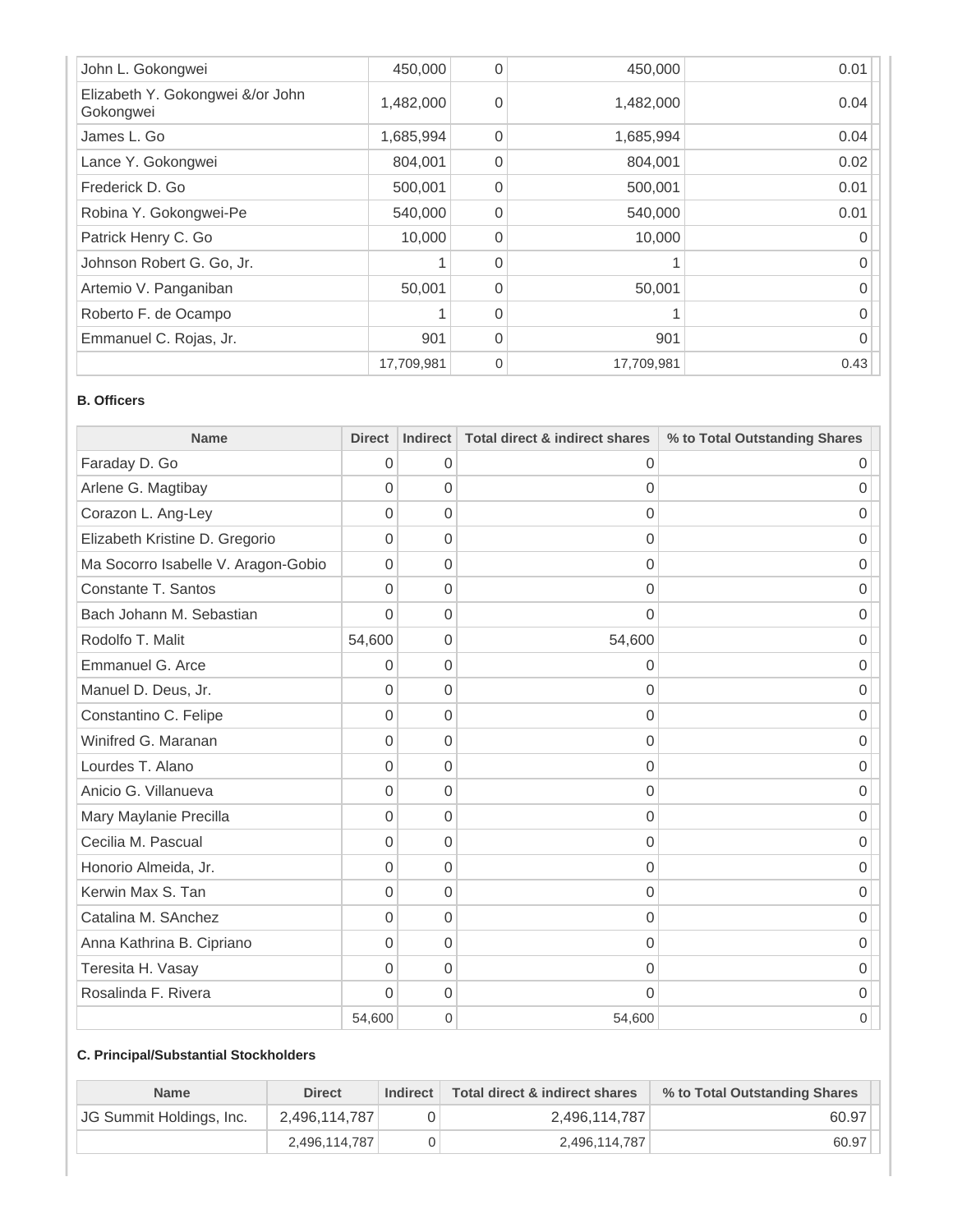#### **D. Affiliates**

| <b>Name</b> | <b>Direct</b> | <b>Indirect</b> | Total direct & indirect shares | % to Total Outstanding Shares |
|-------------|---------------|-----------------|--------------------------------|-------------------------------|
| <b>NA</b>   |               |                 |                                |                               |
|             |               |                 |                                |                               |

#### **E. Government**

| <b>Name</b> | <b>Direct</b> | <b>Indirect</b> | Total direct & indirect shares | % to Total Outstanding Shares |
|-------------|---------------|-----------------|--------------------------------|-------------------------------|
| <b>NA</b>   |               |                 |                                |                               |
|             |               |                 |                                |                               |

## **F. Banks**

| <b>Name</b> | <b>Direct</b> | <b>Indirect</b> | Total direct & indirect shares | % to Total Outstanding Shares |
|-------------|---------------|-----------------|--------------------------------|-------------------------------|
| <b>NA</b>   |               |                 |                                |                               |
|             |               |                 |                                |                               |

#### **G. Employees**

| <b>Name</b> | <b>Direct</b> | <b>Indirect</b> | Total direct & indirect shares | % to Total Outstanding Shares |
|-------------|---------------|-----------------|--------------------------------|-------------------------------|
| ' NA        |               |                 |                                |                               |
|             |               |                 |                                |                               |

#### **H. Lock-Up Shares**

| <b>Name</b> | <b>Direct</b> | <b>Indirect</b> | Total direct & indirect shares | % to Total Outstanding Shares |
|-------------|---------------|-----------------|--------------------------------|-------------------------------|
| <b>NA</b>   |               |                 |                                |                               |
|             |               |                 |                                |                               |

#### **I. Others**

| <b>Name</b>                              |     | Direct   Indirect   Total direct & indirect shares | % to Total Outstanding Shares |
|------------------------------------------|-----|----------------------------------------------------|-------------------------------|
| <b>City Savings Bank Retirement Fund</b> | 200 | 200                                                |                               |
|                                          | 200 | 200                                                |                               |

| <b>Number of Listed</b><br><b>Common Shares</b>         | 4,111,528,685 |
|---------------------------------------------------------|---------------|
| <b>Total Number of</b><br><b>Non-Public Shares</b>      | 2,513,879,568 |
| <b>Total Number of Shares</b><br>Owned<br>by the Public | 1,579,951,117 |
| <b>Public Ownership</b><br>Percentage                   | 38.59         |
|                                                         |               |
| <b>Other Relevant Information</b>                       |               |

NA

**Filed on behalf by:**